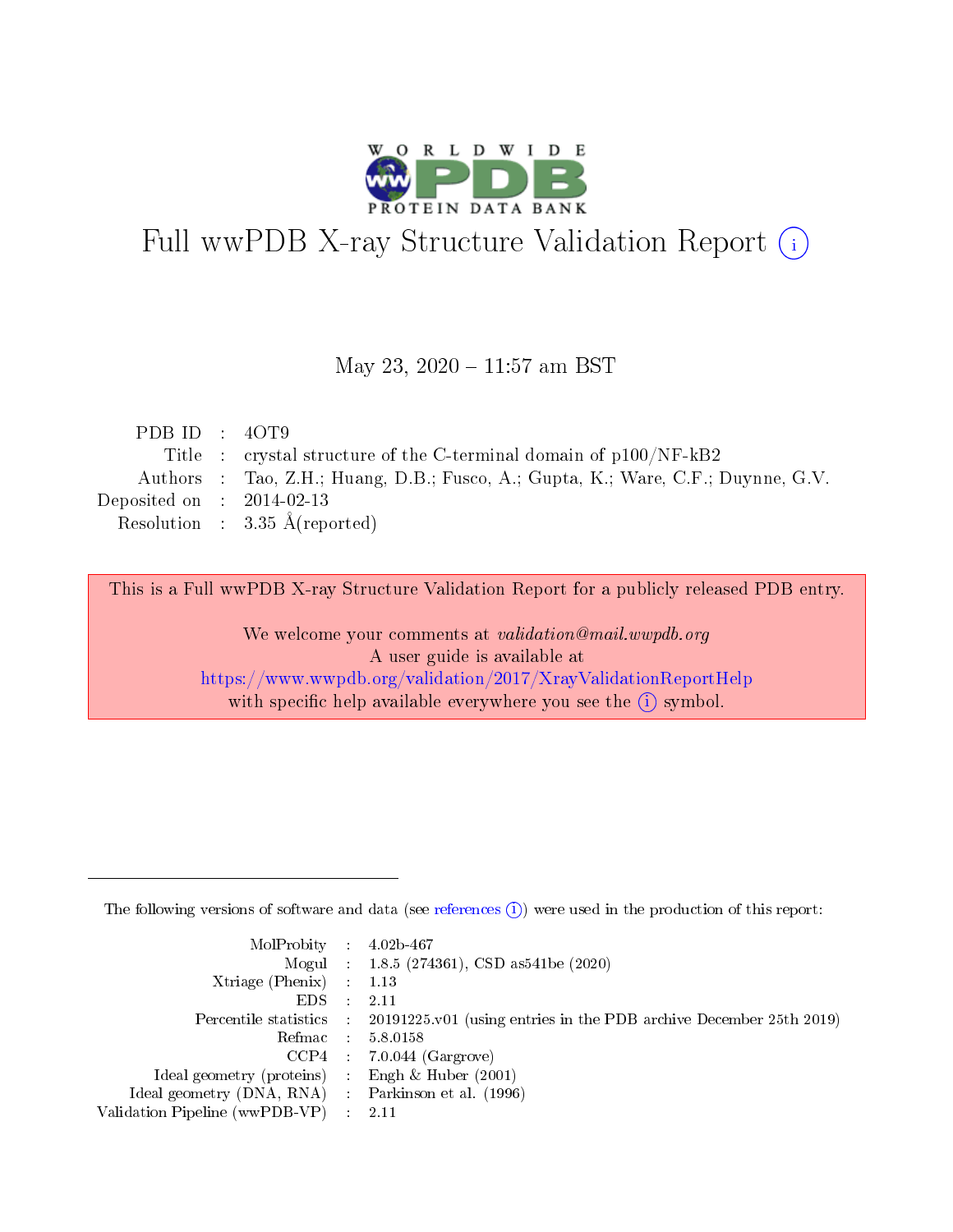## 1 [O](https://www.wwpdb.org/validation/2017/XrayValidationReportHelp#overall_quality)verall quality at a glance  $(i)$

The following experimental techniques were used to determine the structure: X-RAY DIFFRACTION

The reported resolution of this entry is 3.35 Å.

Percentile scores (ranging between 0-100) for global validation metrics of the entry are shown in the following graphic. The table shows the number of entries on which the scores are based.



| Metric                | Whole archive<br>$(\#\text{Entries})$ | Similar resolution<br>$(\#\text{Entries}, \text{resolution range}(\text{\AA}))$ |
|-----------------------|---------------------------------------|---------------------------------------------------------------------------------|
| $R_{free}$            | 130704                                | $1558(3.42-3.30)$                                                               |
| Clashscore            | 141614                                | $1627(3.42-3.30)$                                                               |
| Ramachandran outliers | 138981                                | $1599(3.42-3.30)$                                                               |
| Sidechain outliers    | 138945                                | $1598(3.42-3.30)$                                                               |
| RSRZ outliers         | 127900                                | $1507(3.42-3.30)$                                                               |

The table below summarises the geometric issues observed across the polymeric chains and their fit to the electron density. The red, orange, yellow and green segments on the lower bar indicate the fraction of residues that contain outliers for  $>=$  3, 2, 1 and 0 types of geometric quality criteria respectively. A grey segment represents the fraction of residues that are not modelled. The numeric value for each fraction is indicated below the corresponding segment, with a dot representing fractions  $\epsilon=5\%$  The upper red bar (where present) indicates the fraction of residues that have poor fit to the electron density. The numeric value is given above the bar.

| $\cap$ hain | Length | Quality of chain |     |     |  |     |
|-------------|--------|------------------|-----|-----|--|-----|
|             |        | 3%               |     |     |  |     |
|             | 359    | 33%              | 39% | 10% |  | 17% |

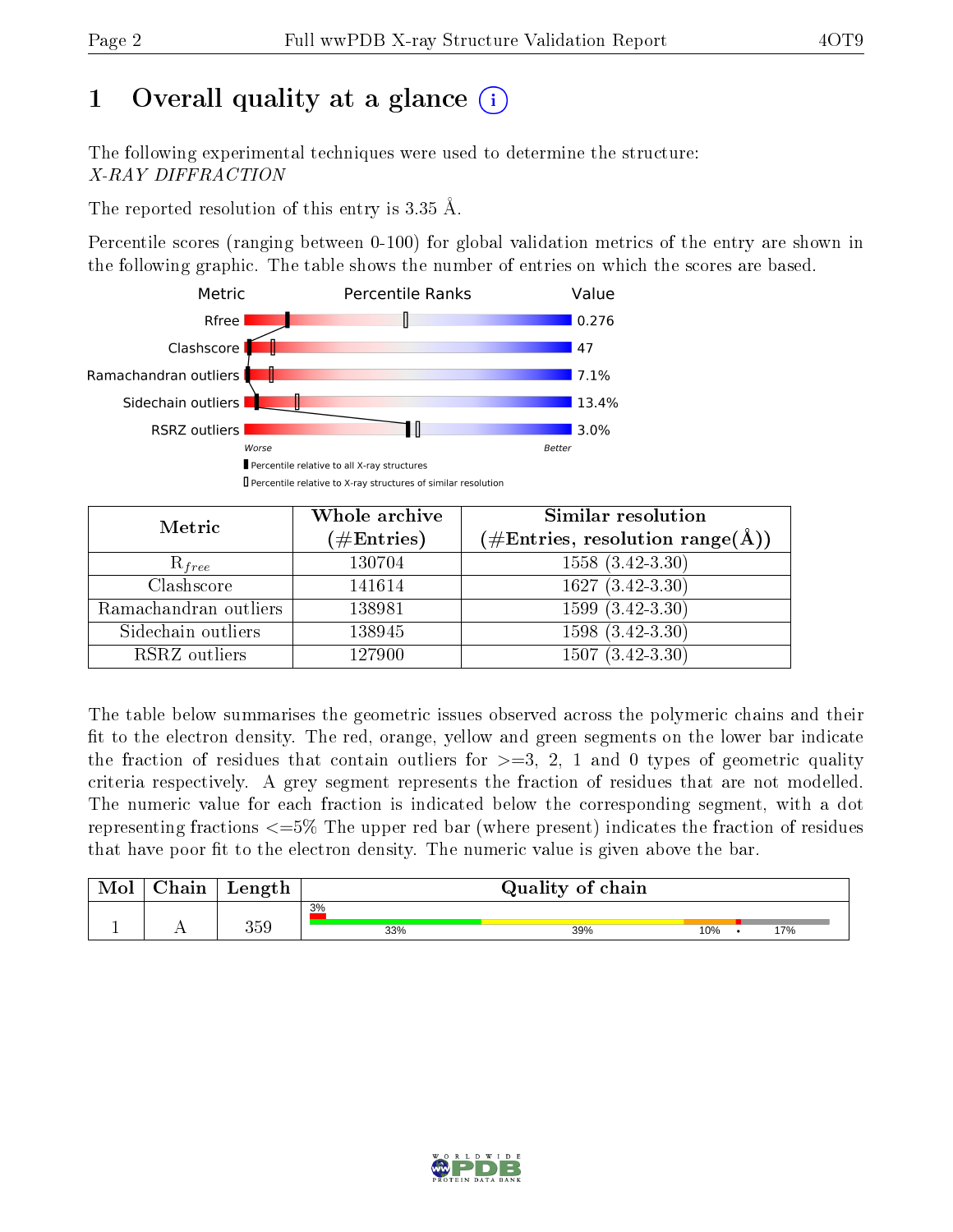# 2 Entry composition (i)

There are 2 unique types of molecules in this entry. The entry contains 2225 atoms, of which 1 is hydrogen and 0 are deuteriums.

In the tables below, the ZeroOcc column contains the number of atoms modelled with zero occupancy, the AltConf column contains the number of residues with at least one atom in alternate conformation and the Trace column contains the number of residues modelled with at most 2 atoms.

Molecule 1 is a protein called Nuclear factor NF-kappa-B p100 subunit.

| Mol | Chain | Residues | Atoms         |                    |  |      | ZeroOcc   AltConf   Trace |  |  |  |
|-----|-------|----------|---------------|--------------------|--|------|---------------------------|--|--|--|
|     |       | 298      | Total<br>2215 | <b>C</b> 2<br>1383 |  | -412 |                           |  |  |  |

• Molecule 2 is SULFATE ION (three-letter code: SO4) (formula: O<sub>4</sub>S).



|  | $Mol$   Chain   Residues | Atoms     | $ZeroOcc$   AltConf |
|--|--------------------------|-----------|---------------------|
|  |                          | Total O S |                     |
|  |                          | Total O S |                     |

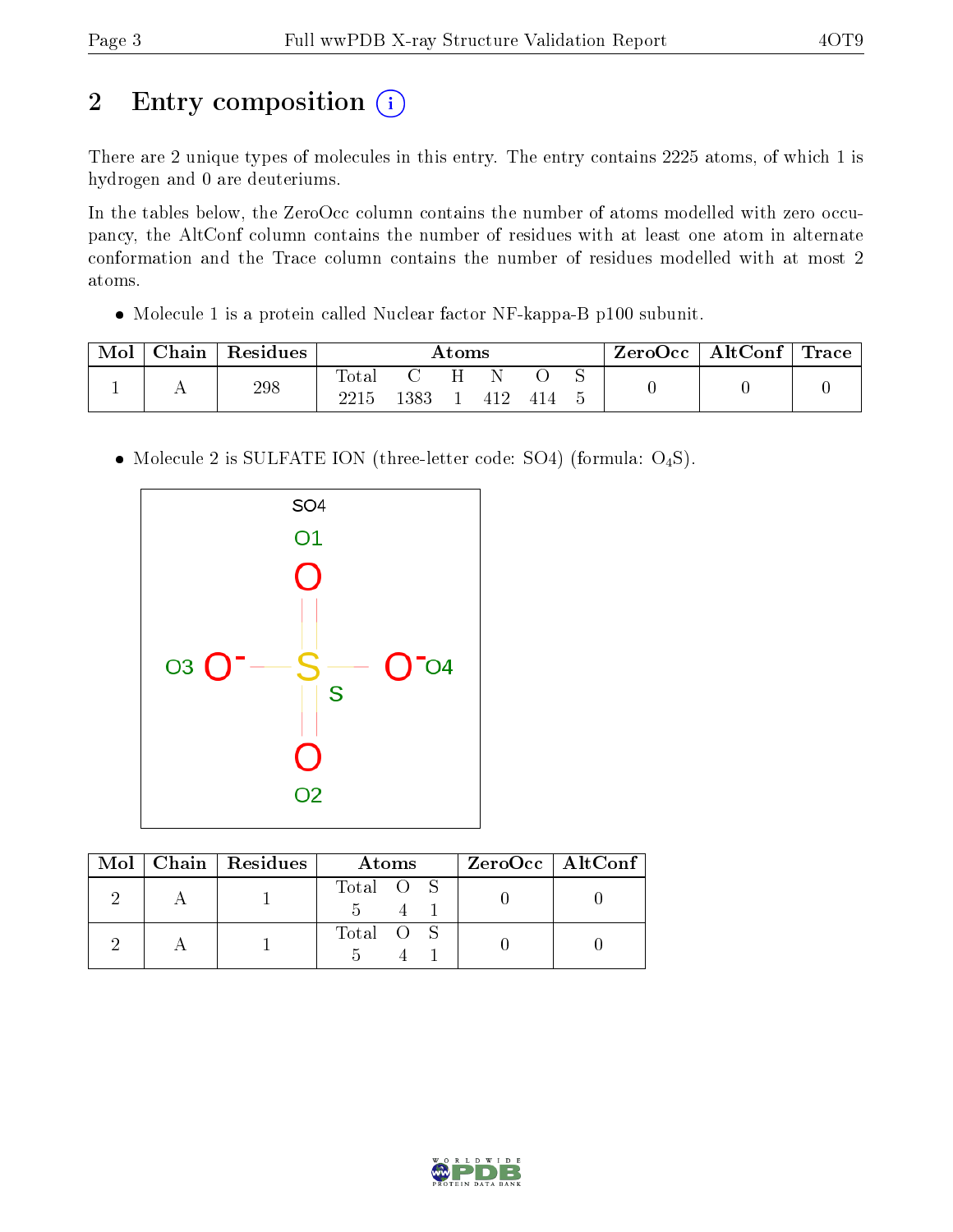## 3 Residue-property plots  $(i)$

These plots are drawn for all protein, RNA and DNA chains in the entry. The first graphic for a chain summarises the proportions of the various outlier classes displayed in the second graphic. The second graphic shows the sequence view annotated by issues in geometry and electron density. Residues are color-coded according to the number of geometric quality criteria for which they contain at least one outlier: green  $= 0$ , yellow  $= 1$ , orange  $= 2$  and red  $= 3$  or more. A red dot above a residue indicates a poor fit to the electron density (RSRZ  $> 2$ ). Stretches of 2 or more consecutive residues without any outlier are shown as a green connector. Residues present in the sample, but not in the model, are shown in grey.



• Molecule 1: Nuclear factor NF-kappa-B p100 subunit

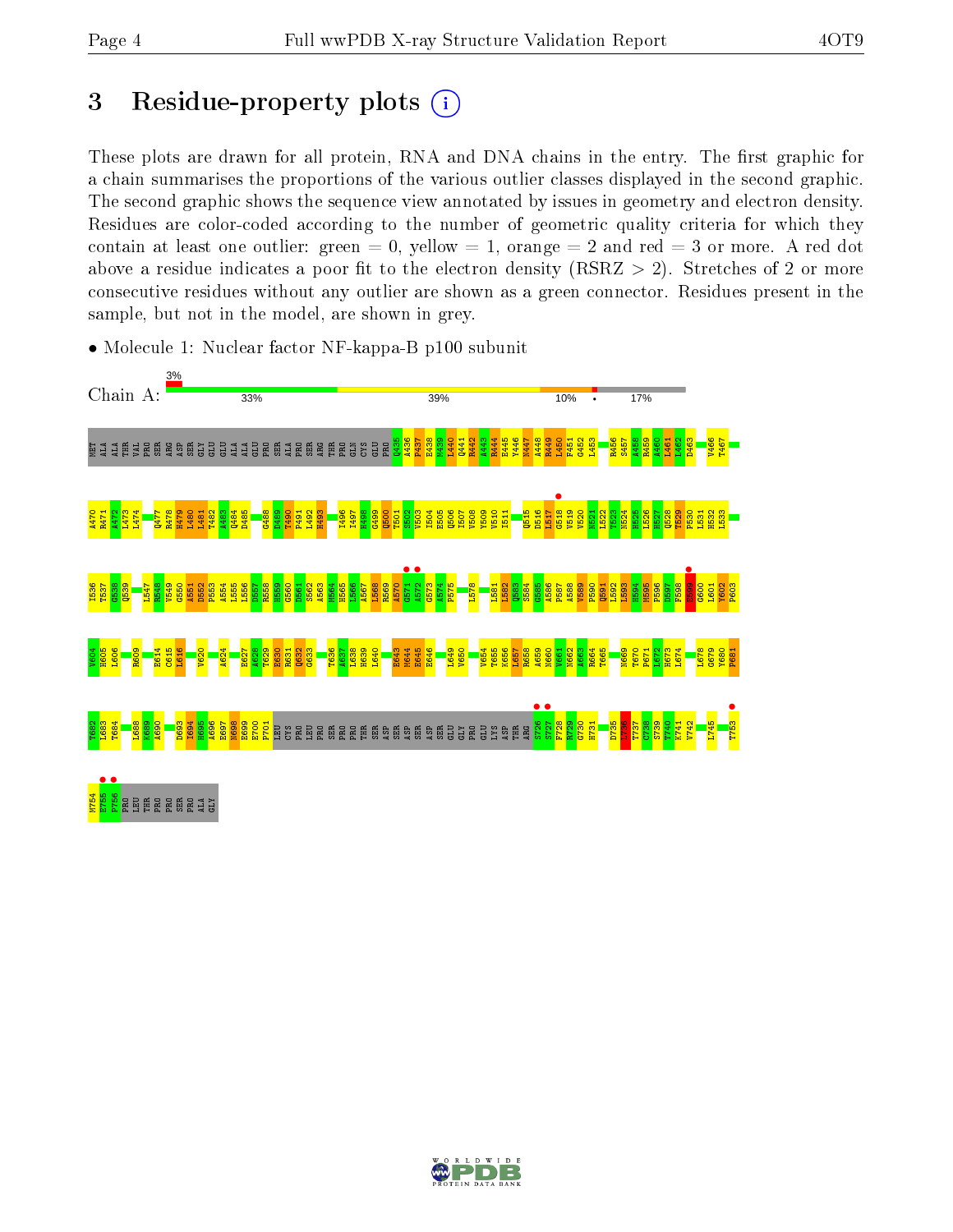## 4 Data and refinement statistics  $(i)$

| Property                                                         | Value                                              | Source     |
|------------------------------------------------------------------|----------------------------------------------------|------------|
| Space group                                                      | P 63 2 2                                           | Depositor  |
| Cell constants                                                   | 196.67Å 196.67Å 68.46Å                             | Depositor  |
| a, b, c, $\alpha$ , $\beta$ , $\gamma$                           | $90.00^\circ$<br>$90.00^\circ$<br>$120.00^{\circ}$ |            |
| Resolution $(A)$                                                 | $29.57 - 3.35$                                     | Depositor  |
|                                                                  | $-3.35$<br>43.70                                   | <b>EDS</b> |
| % Data completeness                                              | $92.6(29.57-3.35)$                                 | Depositor  |
| (in resolution range)                                            | 95.4 (43.70-3.35)                                  | <b>EDS</b> |
| $R_{merge}$                                                      | 0.07                                               | Depositor  |
| $\mathrm{R}_{sym}$                                               | 0.07                                               | Depositor  |
| $\sqrt{I/\sigma(I)} > 1$                                         | 4.36 (at $3.32\text{\AA}$ )                        | Xtriage    |
| Refinement program                                               | $\overline{\text{CNS} 1.3}$                        | Depositor  |
|                                                                  | 0.233<br>0.272<br>$\ddot{\phantom{1}}$             | Depositor  |
| $R, R_{free}$                                                    | $0.238$ ,<br>0.276                                 | DCC        |
| $R_{free}$ test set                                              | 594 reflections $(5.15\%)$                         | wwPDB-VP   |
| Wilson B-factor $(A^2)$                                          | 113.4                                              | Xtriage    |
| Anisotropy                                                       | 0.338                                              | Xtriage    |
| Bulk solvent $k_{sol}(\text{e}/\text{A}^3), B_{sol}(\text{A}^2)$ | 0.32, 106.4                                        | <b>EDS</b> |
| L-test for $\mathrm{twinning}^2$                                 | $< L >$ = 0.48, $< L^2 >$ = 0.31                   | Xtriage    |
| Estimated twinning fraction                                      | No twinning to report.                             | Xtriage    |
| $\overline{F_o}, \overline{F_c}$ correlation                     | 0.93                                               | <b>EDS</b> |
| Total number of atoms                                            | 2225                                               | wwPDB-VP   |
| Average B, all atoms $(A^2)$                                     | 126.0                                              | wwPDB-VP   |

Xtriage's analysis on translational NCS is as follows: The largest off-origin peak in the Patterson function is  $5.39\%$  of the height of the origin peak. No significant pseudotranslation is detected.

<sup>&</sup>lt;sup>2</sup>Theoretical values of  $\langle |L| \rangle$ ,  $\langle L^2 \rangle$  for acentric reflections are 0.5, 0.333 respectively for untwinned datasets, and 0.375, 0.2 for perfectly twinned datasets.



<span id="page-4-1"></span><span id="page-4-0"></span><sup>1</sup> Intensities estimated from amplitudes.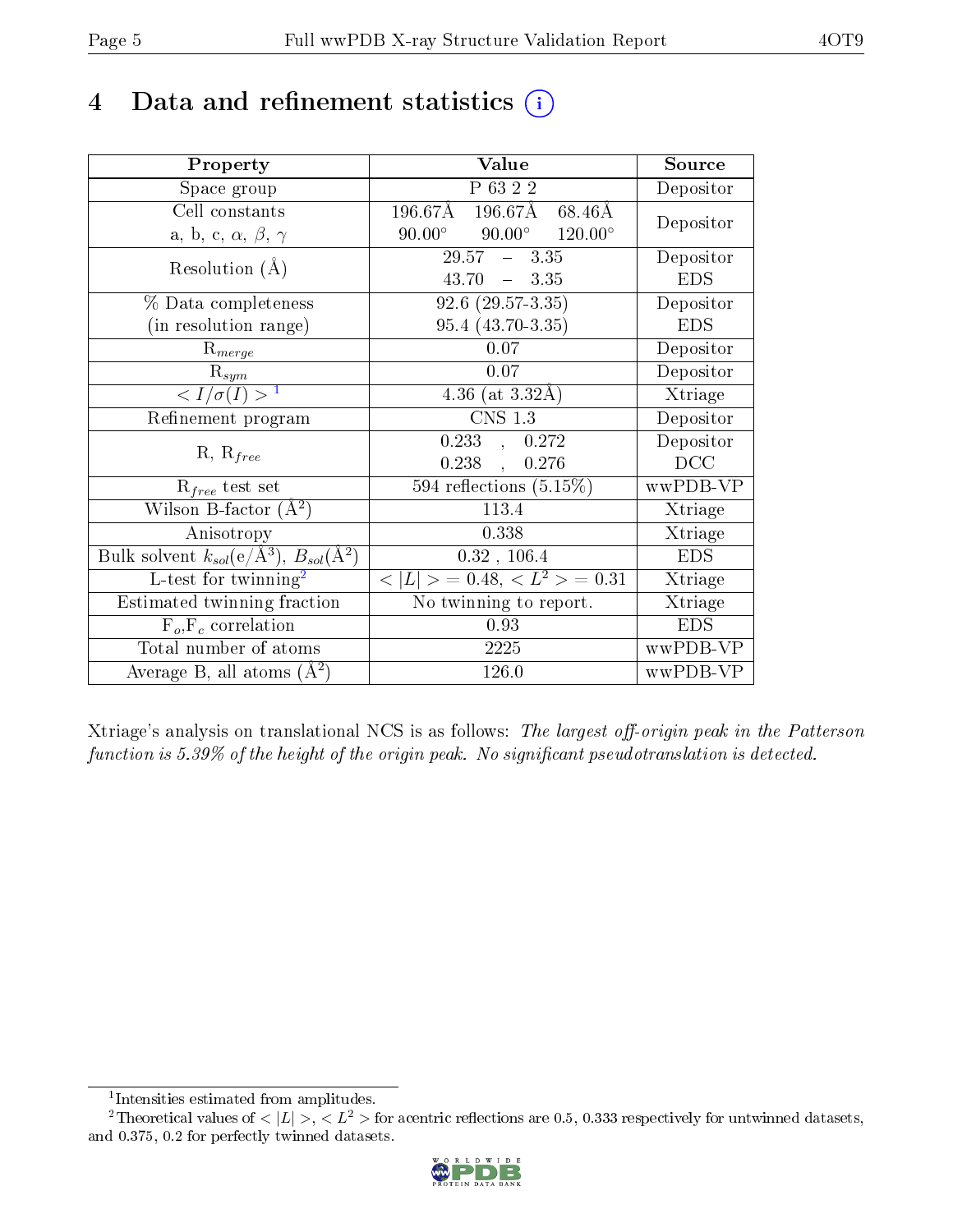## 5 Model quality  $(i)$

## 5.1 Standard geometry (i)

Bond lengths and bond angles in the following residue types are not validated in this section: SO4

The Z score for a bond length (or angle) is the number of standard deviations the observed value is removed from the expected value. A bond length (or angle) with  $|Z| > 5$  is considered an outlier worth inspection. RMSZ is the root-mean-square of all Z scores of the bond lengths (or angles).

| $Mol$ Chain |      | Bond lengths                    | Bond angles |        |  |
|-------------|------|---------------------------------|-------------|--------|--|
|             |      | RMSZ $ #Z  > 5$ RMSZ $ #Z  > 5$ |             |        |  |
|             | 0.38 | 0/2253                          | 0.56        | 0/3074 |  |

There are no bond length outliers.

There are no bond angle outliers.

There are no chirality outliers.

There are no planarity outliers.

### 5.2 Too-close contacts  $(i)$

In the following table, the Non-H and H(model) columns list the number of non-hydrogen atoms and hydrogen atoms in the chain respectively. The H(added) column lists the number of hydrogen atoms added and optimized by MolProbity. The Clashes column lists the number of clashes within the asymmetric unit, whereas Symm-Clashes lists symmetry related clashes.

| Mol |      |       |     | Chain   Non-H   H(model)   H(added)   Clashes   Symm-Clashes |
|-----|------|-------|-----|--------------------------------------------------------------|
|     | 2214 | 2197  | 206 |                                                              |
|     |      |       |     |                                                              |
|     |      | -2197 | 206 |                                                              |

The all-atom clashscore is defined as the number of clashes found per 1000 atoms (including hydrogen atoms). The all-atom clashscore for this structure is 47.

All (206) close contacts within the same asymmetric unit are listed below, sorted by their clash magnitude.

| Atom-1              | Atom-2           | Interatomic<br>distance $(A)$ | Clash<br>overlap $(A)$ |
|---------------------|------------------|-------------------------------|------------------------|
| 1: A:662: ASN:HD21  | 1: A:693:ASP:H   |                               | N 97                   |
| 1: A:442: A R G:H A | 1:A:442:ARG:HH11 | 131                           | 0.95                   |

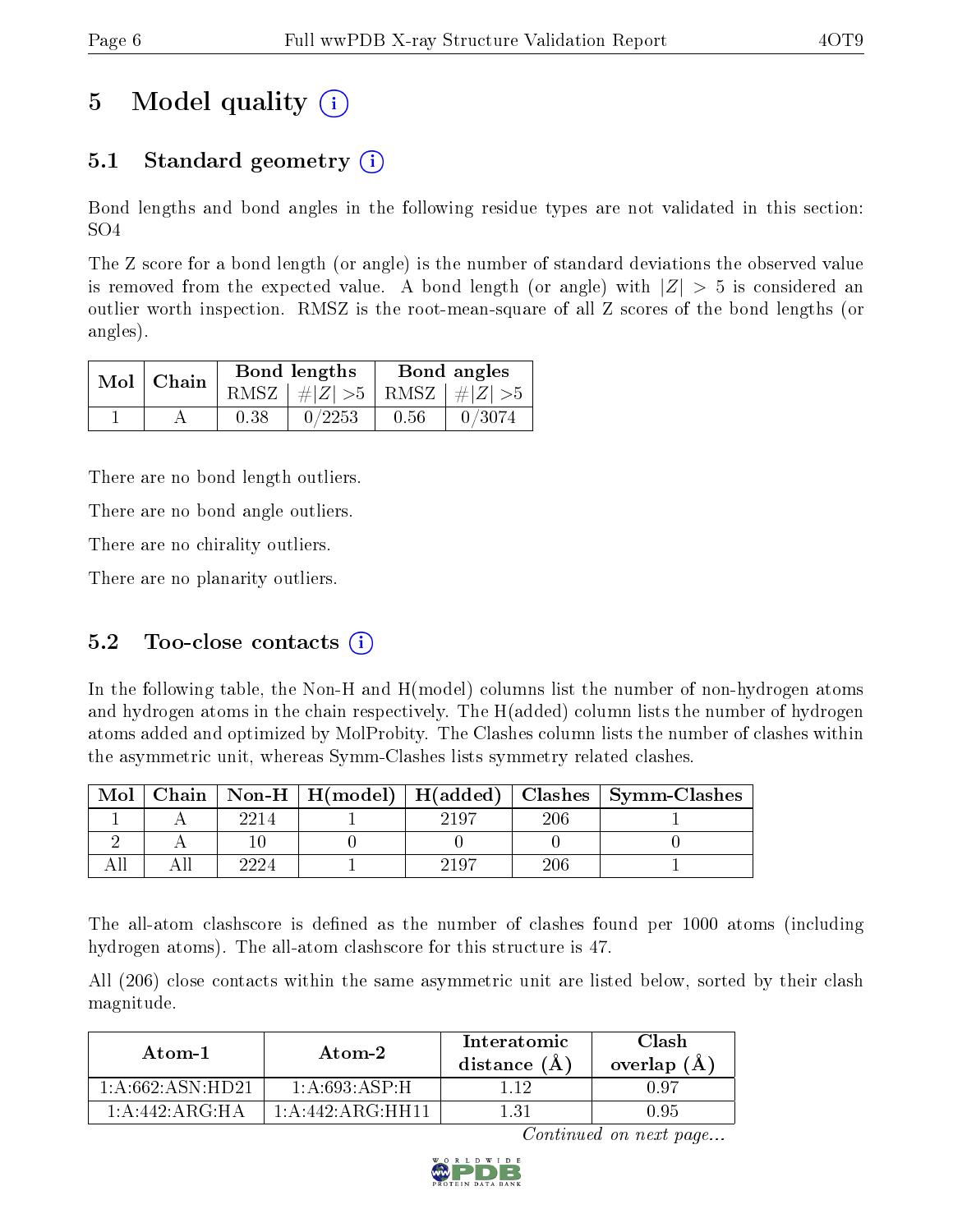| Continuea from previous page              |                                 | Interatomic      | Clash         |
|-------------------------------------------|---------------------------------|------------------|---------------|
| Atom-1                                    | Atom-2                          | distance $(\AA)$ | overlap $(A)$ |
| 1:A:599:GLU:HB3                           | 1: A:632: GLN: HB2              | 1.50             | 0.92          |
| 1: A:449: ARG:HB3                         | 1:A:449:ARG:HH11                | 1.34             | 0.90          |
| 1:A:456:ARG:HH21                          | $1:A:479:HIS:H\overline{D2}$    | 1.22             | 0.88          |
| 1:A:736:LEU:H                             | 1:A:736:LEU:HD13                | 1.42             | 0.85          |
| 1:A:568:LEU:HD23                          | 1: A:606:LEU:HB2                | 1.58             | 0.83          |
| 1: A:471: ARG:HD2                         | 1: A:509:TYR:HD1                | 1.46             | 0.81          |
| 1: A:446: TYR: CE1                        | 1:A:450:LEU:HD13                | 2.15             | 0.81          |
| 1: A: 456: ARG: NH1                       | 1:A:478:ARG:HH12                | 1.80             | 0.79          |
| 1:A:674:LEU:H                             | 1: A:674:LEU:HD12               | 1.47             | 0.79          |
| 1:A:524:ASN:HD21                          | 1:A:528:GLN:HB2                 | 1.47             | 0.79          |
| 1: A:620: VAL: HA                         | 1:A:624:ALA:HB3                 | 1.66             | 0.77          |
| 1:A:664:ARG:NH2                           | 1:A:697:GLU:H                   | 1.84             | 0.76          |
| $1:\overline{A}:517:\underline{LEU}:HD11$ | 1:A:549:VAL:HB                  | 1.68             | 0.75          |
| 1:A:638:LEU:HD12                          | 1:A:638:LEU:H                   | 1.51             | 0.74          |
| 1: A:446: TYR: CZ                         | 1: A: 450: LEU: HD13            | 2.21             | 0.74          |
| 1:A:449:ARG:NH1                           | $1:A:449:ARG:H\overline{B3}$    | 2.04             | 0.73          |
| 1: A:474:LEU:HD12                         | 1:A:510:VAL:HG21                | 1.71             | 0.73          |
| 1: A:511: ILE: HD12                       | 1:A:519:VAL:HG11                | 1.71             | 0.72          |
| 1: A:537:THR:OG1                          | 1:A:539:GLN:HG3                 | 1.89             | 0.71          |
| 1: A:670:THR:H                            | 1:A:673:HIS:HD2                 | 1.39             | 0.71          |
| 1: A:488: GLY:O                           | 1: A:524: ASN: HA               | 1.90             | 0.70          |
| 1: A:592:LEU:HA                           | 1:A:603:PRO:HG3                 | 1.74             | 0.70          |
| 1:A:519:VAL:HA                            | 1:A:522:LEU:HD13                | 1.74             | 0.69          |
| 1: A:670:THR:HB                           | 1:A:671:PRO:HD2                 | 1.74             | 0.68          |
| 1: A:636:THR:HG22                         | 1:A:639:HIS:ND1                 | 2.07             | 0.68          |
| 1:A:664:ARG:HH22                          | 1:A:697:GLU:H                   | 1.42             | 0.68          |
| 1:A:450:LEU:HD23                          | 1:A:451:PHE:N                   | 2.10             | 0.66          |
| 1:A:650:VAL:O                             | 1:A:654:VAL:HG23                | 1.95             | 0.66          |
| 1: A:529:THR:HG22                         | 1:A:532:HIS:ND1                 | 2.10             | 0.66          |
| 1:A:490:THR:HG23                          | 1:A:493:HIS:HB2                 | 1.78             | 0.66          |
| 1:A:497:ILE:HD11                          | 1:A:533:LEU:HD13                | 1.76             | 0.66          |
| 1: A:492:LEU:HB2                          | 1: A:507: ILE: HG <sub>21</sub> | 1.79             | 0.65          |
| 1: A:501:THR:O                            | 1: A: 505: GLU: HG2             | 1.97             | 0.64          |
| 1: A:519: VAL:HG23                        | 1:A:522:LEU:HD22                | 1.79             | 0.64          |
| 1: A:556:LEU:HD23                         | 1: A:560: GLY:O                 | 1.97             | 0.64          |
| 1: A:524: ASN:ND2                         | 1: A:528: GLN: HB2              | 2.13             | 0.64          |
| 1: A:570:ALA:HB3                          | 1:A:573:GLY:HA2                 | 1.81             | 0.63          |
| 1:A:442:ARG:HA                            | 1:A:442:ARG:NH1                 | 2.10             | 0.62          |
| 1:A:654:VAL:HG11                          | 1:A:690:ALA:HB1                 | 1.81             | 0.62          |
| 1:A:599:GLU:CB                            | 1: A:632: GLN: HB2              | 2.27             | 0.62          |
| 1:A:479:HIS:O                             | 1:A:480:LEU:HD22                | 2.00             | 0.62          |

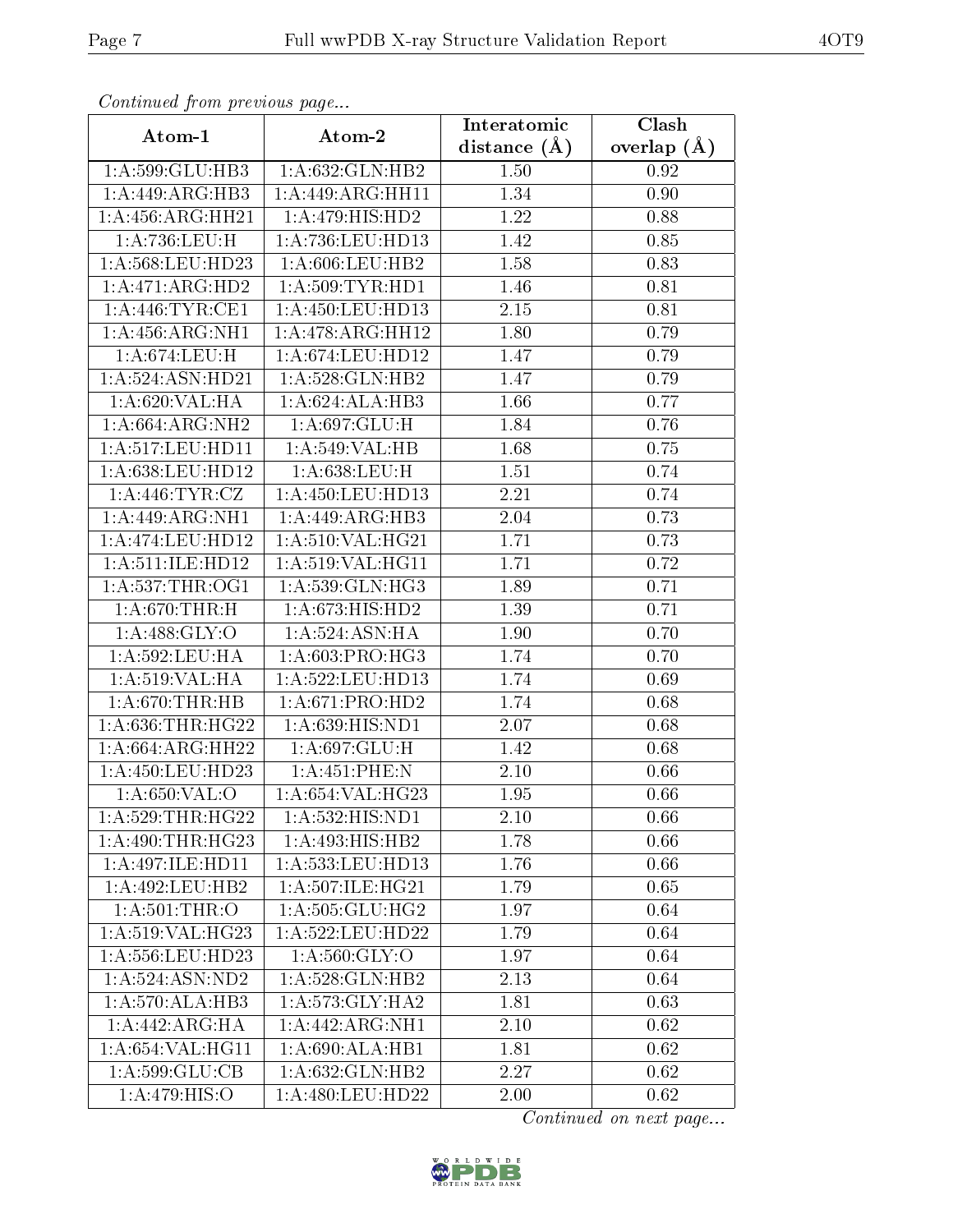| Comunaca jiom previous page   |                                               | Interatomic       | Clash         |
|-------------------------------|-----------------------------------------------|-------------------|---------------|
| Atom-1                        | Atom-2                                        | distance $(A)$    | overlap $(A)$ |
| 1: A:662: ASN:ND2             | 1: A:693:ASP:H                                | 1.90              | 0.62          |
| 1: A:650: VAL:HG21            | 1:A:683:LEU:HD11                              | 1.79              | 0.62          |
| 1: A:436:ALA:C                | 1:A:438:GLU:H                                 | 2.04              | 0.61          |
| 1: A:698: ASN:OD1             | 1:A:731:HIS:HB2                               | 2.00              | 0.61          |
| 1:A:662:ASN:HD21              | 1:A:693:ASP:N                                 | 1.94              | 0.61          |
| 1:A:620:VAL:HG11              | 1: A: 657: LEU: HD11                          | 1.83              | 0.61          |
| 1:A:599:GLU:HG2               | 1:A:632:GLN:NE2                               | $\overline{2.17}$ | 0.60          |
| 1: A:526:LEU:HD22             | 1: A: 558: ARG: HD2                           | 1.85              | 0.59          |
| 1: A:450: LEU:O               | 1:A:453:LEU:HB2                               | 2.02              | 0.59          |
| 1:A:466:VAL:HG23              | 1: A:467:THR:HG23                             | 1.85              | 0.59          |
| 1: A:567:ALA:C                | 1: A:569:ARG:H                                | 2.06              | 0.59          |
| 1: A: 552: ASP: HB3           | 1: A: 555: LEU: CD2                           | 2.32              | 0.59          |
| 1: A:616: LEU:O               | 1:A:620:VAL:HG12                              | 2.03              | 0.58          |
| 1:A:645:GLU:HB3               | 1: A:680: TYR: CZ                             | 2.38              | 0.58          |
| 1: A:567: ALA:O               | 1:A:569:ARG:N                                 | 2.36              | 0.58          |
| 1:A:470:ALA:HB3               | 1: A:506: GLN: NE2                            | 2.19              | 0.58          |
| 1:A:627:GLU:OE2               | 1:A:660:ASN:HB3                               | 2.03              | 0.58          |
| 1:A:589:VAL:N                 | 1: A:590: PRO:HD2                             | 2.18              | 0.58          |
| 1: A: 503: VAL: HA            | 1: A:506: GLN:OE1                             | 2.04              | 0.57          |
| 1: A:674:LEU:O                | 1:A:678:LEU:HD23                              | 2.04              | 0.57          |
| 1:A:436:ALA:O                 | 1:A:438:GLU:N                                 | 2.38              | 0.57          |
| 1: A:643: GLU: C              | 1: A:645: GLU: H                              | 2.07              | 0.57          |
| 1: A:609: ARG: HA             | 1: A:644: MET:HE1                             | 1.86              | 0.56          |
| 1:A:444:ARG:HH11              | 1:A:445:GLU:HA                                | 1.69              | 0.56          |
| 1: A:679: GLY: HA2            | 1:A:742:VAL:HG21                              | 1.87              | 0.56          |
| 1:A:547:LEU:HDI1              | 1:A:581:LEU:HD23                              | 1.87              | 0.56          |
| 1: A:697: GLU: HA             | 1:A:731:HIS:O                                 | 2.05              | 0.56          |
| 1:A:471:ARG:HD2               | 1: A:509: TYR: CD1                            | 2.35              | 0.56          |
| 1:A:497:ILE:CD1               | $1:\overline{A}:533:\!{\rm LEU}:\!{\rm HD}13$ | 2.36              | 0.56          |
| 1:A:578:LEU:HG                | 1: A: 582: LEU: CD2                           | 2.36              | $0.55\,$      |
| 1: A:588:ALA:C                | 1: A:590: PRO:HD2                             | 2.27              | 0.55          |
| $1:A:456:A\overline{RG:HH12}$ | 1:A:478:ARG:HH12                              | 1.54              | 0.55          |
| 1:A:602:TYR:HB3               | 1: A:603: PRO:HD2                             | 1.88              | 0.55          |
| 1:A:700:GLU:HA                | 1: A:730: GLY:HA2                             | 1.90              | 0.54          |
| 1:A:436:ALA:HB1               | 1: A: 437: PRO:CD                             | 2.38              | 0.53          |
| 1: A:679: GLY:O               | 1: A:681: PRO:HD3                             | 2.08              | 0.53          |
| 1: A: 595: MET: N             | 1: A: 595: MET: SD                            | 2.82              | 0.53          |
| 1:A:447:ASN:N                 | 1:A:447:ASN:ND2                               | 2.55              | 0.53          |
| 1: A:450:LEU: C               | 1: A: 450: LEU: HD23                          | 2.29              | 0.53          |
| 1: A:630: GLU:OE1             | 1:A:632:GLN:HB3                               | 2.08              | 0.53          |
| 1:A:440:LEU:HD23              | 1:A:441:GLN:N                                 | 2.24              | 0.52          |

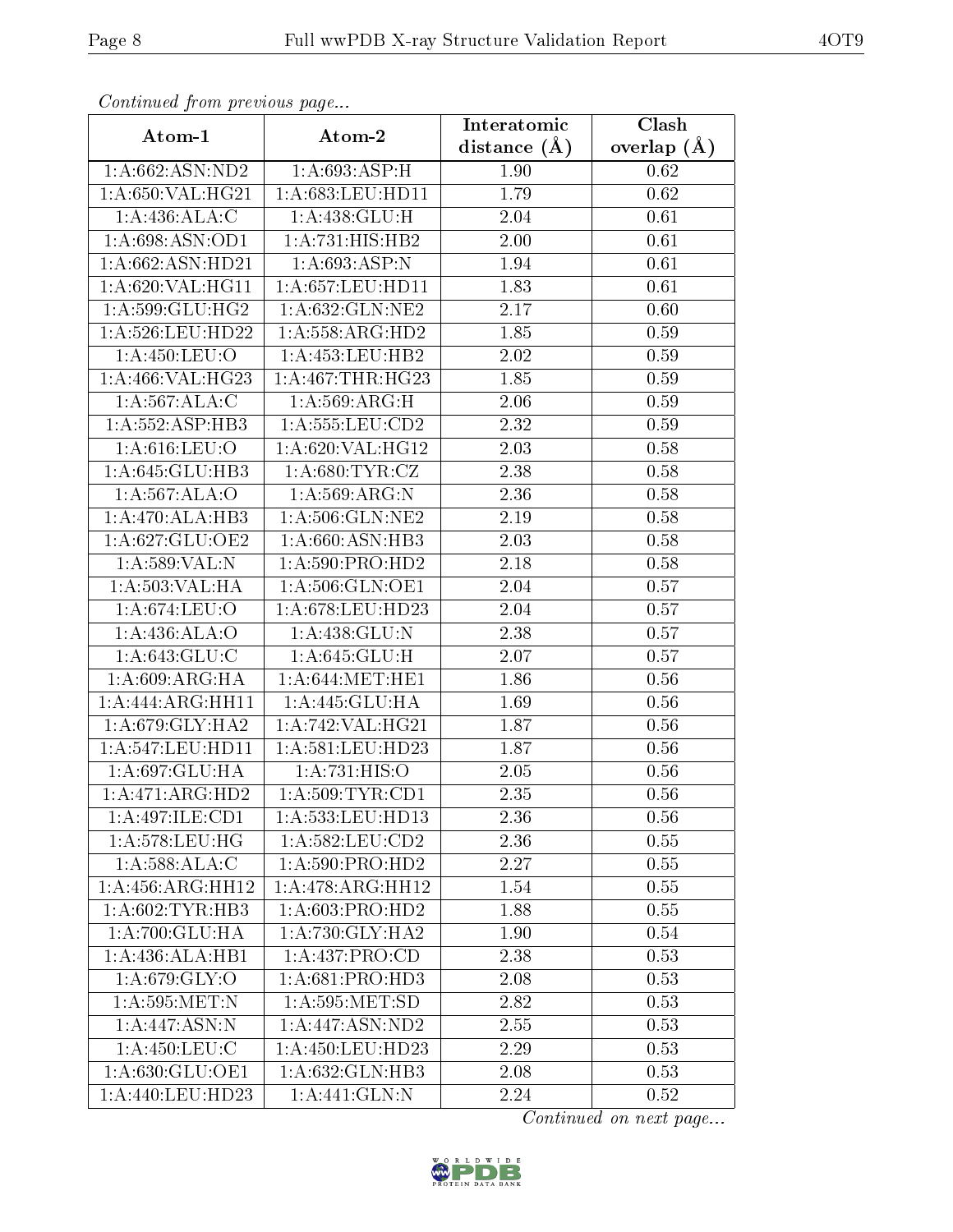| Communaca from previous page          |                               | Interatomic       | Clash           |
|---------------------------------------|-------------------------------|-------------------|-----------------|
| Atom-1                                | Atom-2                        | distance $(\AA)$  | overlap $(\AA)$ |
| 1:A:444:ARG:NH1                       | 1:A:445:GLU:HA                | 2.24              | 0.52            |
| 1: A:516: ASP:C                       | 1: A:518: GLY:H               | $\overline{2.13}$ | 0.52            |
| 1: A:588:ALA:HA                       | 1: A:591: GLN:NE2             | 2.25              | 0.52            |
| 1: A:446: TYR: CZ                     | 1: A: 450: LEU: CD1           | 2.90              | 0.52            |
| 1:A:631:ARG:HG3                       | 1: A:631: ARG: HH21           | 1.74              | 0.52            |
| 1:A:694:ILE:HD13                      | 1: A:694: ILE: O              | 2.10              | 0.51            |
| 1:A:444:ARG:C                         | 1:A:444:ARG:HE                | 2.14              | 0.51            |
| 1: A: 511: ILE: CD1                   | 1:A:519:VAL:HG11              | 2.40              | 0.51            |
| 1:A:456:ARG:HH21                      | 1:A:479:HIS:CD2               | 2.14              | 0.51            |
| 1:A:569:ARG:O                         | 1:A:570:ALA:HB2               | 2.11              | 0.51            |
| 1:A:508:VAL:HG13                      | 1:A:549:VAL:HG21              | 1.93              | 0.50            |
| 1:A:531:LEU:HD23                      | 1:A:563:ALA:HB2               | 1.93              | 0.50            |
| 1:A:570:ALA:HB3                       | 1: A: 573: GLY: CA            | 2.40              | 0.50            |
| $1:A:551:\overline{\mathrm{ALA:O}}$   | 1:A:553:PRO:HD3               | 2.12              | 0.50            |
| 1: A:700: GLU: H                      | 1: A:700: GLU:CD              | 2.14              | 0.50            |
| 1:A:442:ARG:HH12                      | 1: A:445: GLU:CD              | 2.14              | 0.50            |
| 1: A: 556: LEU: N                     | 1:A:556:LEU:HD12              | 2.25              | 0.50            |
| 1: A:664:ARG:HA                       | 1: A:669: ASN:O               | 2.12              | 0.50            |
| 1: A: 456: ARG: CZ                    | 1: A:478:ARG:HH12             | 2.25              | 0.50            |
| 1: A:588:ALA:HA                       | 1:A:591:GLN:HE22              | 1.76              | 0.50            |
| 1:A:736:LEU:H                         | 1: A: 736: LEU: CD1           | 2.19              | 0.50            |
| 1:A:552:ASP:HB3                       | 1:A:555:LEU:HD23              | 1.93              | 0.50            |
| 1:A:446:TYR:O                         | 1: A: 450: LEU: HB3           | 2.12              | 0.49            |
| $1: A:640: \overline{\textrm{LEU:O}}$ | 1: A:644: MET:HG2             | 2.11              | 0.49            |
| 1:A:441:GLN:HA                        | 1: A:441: GLN:OE1             | 2.12              | 0.49            |
| 1:A:444:ARG:NH1                       | 1:A:448:ALA:HB2               | 2.27              | 0.49            |
| 1: A:701:PRO:HA                       | 1:A:731:HIS:NE2               | 2.27              | 0.49            |
| 1: A:670:THR:O                        | $1:A:673:HIS:\overline{H B2}$ | 2.12              | 0.49            |
| 1:A:478:ARG:HA                        | 1:A:481:LEU:HD22              | 1.94              | 0.48            |
| 1:A:453:LEU:HG                        | 1: A:479:HIS:CD2              | 2.48              | 0.48            |
| 1: A: 595: MET: HB2                   | 1: A:600: GLY: CA             | 2.43              | 0.48            |
| 1: A:602:TYR:HB2                      | $1:A:605:HI\overline{S:HD2}$  | 1.77              | 0.48            |
| 1: A:515: GLN: C                      | 1:A:517:LEU:H                 | 2.17              | 0.48            |
| 1:A:589:VAL:N                         | 1: A:590:PRO:CD               | 2.76              | 0.48            |
| 1:A:664:ARG:HH21                      | 1: A:696:ALA:HA               | 1.78              | 0.48            |
| 1:A:463:ASP:O                         | 1:A:466:VAL:HG22              | 2.12              | 0.48            |
| 1: A:633: GLY:O                       | 1: A:665:THR:HB               | 2.14              | 0.48            |
| 1: A:684:THR:O                        | 1:A:688:LEU:HD23              | 2.14              | 0.48            |
| 1: A:596: PRO:HD2                     | 1: A:601:LEU: N               | 2.29              | 0.47            |
| 1:A:447:ASN:N                         | 1:A:447:ASN:HD22              | 2.11              | 0.47            |
| 1:A:640:LEU:O                         | 1: A:643: GLU:HB3             | 2.13              | 0.47            |

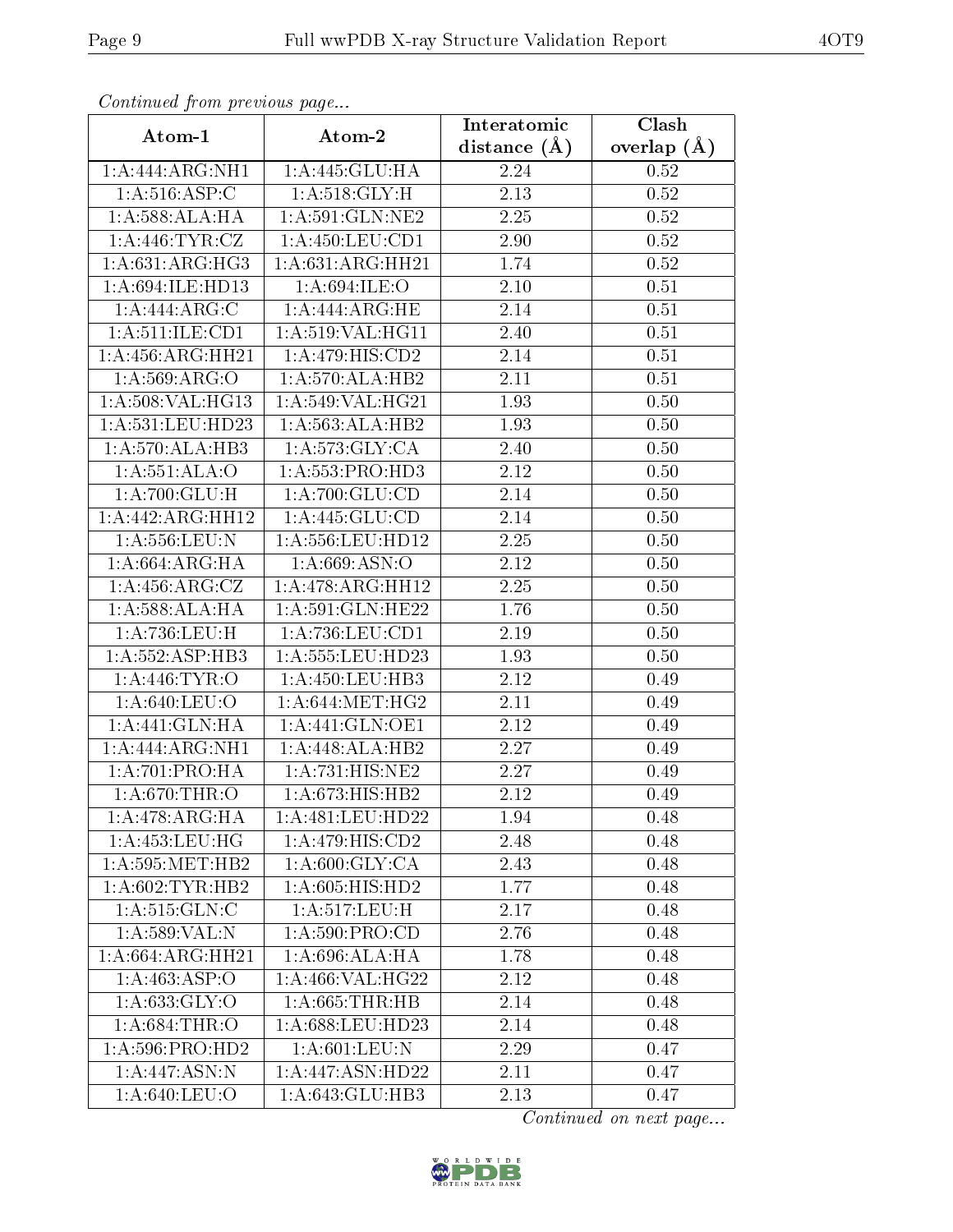| Continued from previous page            |                              | Interatomic    | $\overline{\text{Clash}}$ |  |
|-----------------------------------------|------------------------------|----------------|---------------------------|--|
| Atom-1                                  | Atom-2                       | distance $(A)$ | overlap $(A)$             |  |
| 1: A:519: VAL: HA                       | 1: A:522:LEU:CD1             | 2.44           | 0.47                      |  |
| 1:A:444:ARG:HH11                        | 1:A:448:ALA:HB2              | 1.80           | 0.47                      |  |
| 1: A: 456: ARG: HG2                     | 1:A:457:SER:N                | 2.30           | 0.47                      |  |
| $1: A:526: \overline{\textrm{LEU:CD2}}$ | 1:A:558:ARG:HD2              | 2.45           | 0.47                      |  |
| 1:A:496:ILE:HG12                        | 1: A: 504: ILE: HD13         | 1.97           | 0.47                      |  |
| 1: A: 553: PRO: HB2                     | 1: A:591: GLN:OE1            | 2.15           | 0.47                      |  |
| 1: A:596: PRO:O                         | 1: A:600: GLY:HA2            | 2.15           | 0.47                      |  |
| 1: A:456:ARG:CG                         | 1:A:457:SER:N                | 2.78           | 0.47                      |  |
| 1: A:461:LEU:HD12                       | 1:A:473:LEU:HDI1             | 1.97           | 0.47                      |  |
| $1: A:596: \overline{PRO:HG2}$          | 1: A:601:LEU:H               | 1.78           | 0.47                      |  |
| 1:A:490:THR:HG23                        | 1:A:493:HIS:CB               | 2.45           | 0.46                      |  |
| 1:A:552:ASP:OD2                         | 1:A:554:ALA:HB3              | 2.13           | 0.46                      |  |
| 1:A:478:ARG:C                           | $1: A:480:$ LEU:H            | 2.19           | 0.46                      |  |
| 1: A: 456: ARG: HA                      | 1: A: 459: ARG: NH2          | 2.30           | 0.46                      |  |
| 1: A:511: ILE: HD12                     | 1:A:519:VAL:CG1              | 2.43           | 0.46                      |  |
| 1: A:446: TYR: HD1                      | 1:A:447:ASN:HD22             | 1.64           | 0.45                      |  |
| 1:A:436:ALA:HB1                         | 1:A:437:PRO:HD2              | 1.96           | 0.45                      |  |
| 1:A:499:GLY:O                           | 1: A:501:THR:N               | 2.44           | 0.45                      |  |
| 1:A:556:LEU:HD23                        | 1: A:560: GLY: C             | 2.36           | $0.45\,$                  |  |
| 1:A:562:SER:H                           | 1:A:565:HIS:HD2              | 1.63           | 0.45                      |  |
| 1:A:646:GLU:HB3                         | 1:A:649:LEU:HB2              | 1.98           | 0.45                      |  |
| 1:A:500:GLN:HA                          | 1: A:500: GLN:OE1            | 2.15           | 0.45                      |  |
| 1: A:562:SER:H                          | 1:A:565:HIS:CD2              | 2.35           | 0.45                      |  |
| 1:A:620:VAL:HG21                        | 1:A:657:LEU:HD11             | 1.99           | 0.45                      |  |
| 1:A:592:LEU:O                           | 1:A:593:LEU:HG               | 2.16           | 0.45                      |  |
| 1:A:632:GLN:HG3                         | 1:A:633:GLY:N                | 2.32           | 0.45                      |  |
| 1: A:638:LEU:HD11                       | 1:A:659:ALA:HB1              | 1.98           | 0.45                      |  |
| 1: A:436:ALA:C                          | 1:A:438:GLU:N                | 2.70           | 0.45                      |  |
| 1:A:567:ALA:C                           | 1: A:569: ARG: N             | 2.71           | 0.44                      |  |
| 1: A:516: ASP:O                         | 1: A:518: GLY:N              | 2.49           | 0.44                      |  |
| 1: A:591: GLN: H                        | 1: A:591: GLN: NE2           | 2.15           | 0.44                      |  |
| 1: A:480: LEU: HD13                     | 1:A:480:LEU:HA               | 1.82           | 0.44                      |  |
| $1:A:477:\overline{GLN:O}$              | 1: A:480: LEU:HB2            | 2.16           | 0.44                      |  |
| 1:A:490:THR:HG22                        | $1:A:49\overline{3:HIS:ND1}$ | 2.33           | 0.44                      |  |
| 1: A:620: VAL: HG21                     | 1: A:657:LEU:CD1             | 2.47           | 0.44                      |  |
| 1:A:532:HIS:O                           | 1:A:536:ILE:HG13             | 2.18           | 0.44                      |  |
| 1:A:442:ARG:HH11                        | 1: A:442:ARG:CA              | 2.17           | 0.43                      |  |
| 1: A: 556: LEU: HB3                     | 1:A:560:GLY:HA2              | 2.00           | 0.43                      |  |
| 1: A:655:THR:OG1                        | 1:A:656:LYS:N                | 2.51           | 0.43                      |  |
| 1:A:554:ALA:O                           | 1:A:556:LEU:HD12             | 2.17           | 0.43                      |  |
| $1:A:470:\overline{ALA:HB3}$            | 1: A:506: GLN: HE21          | 1.84           | 0.43                      |  |

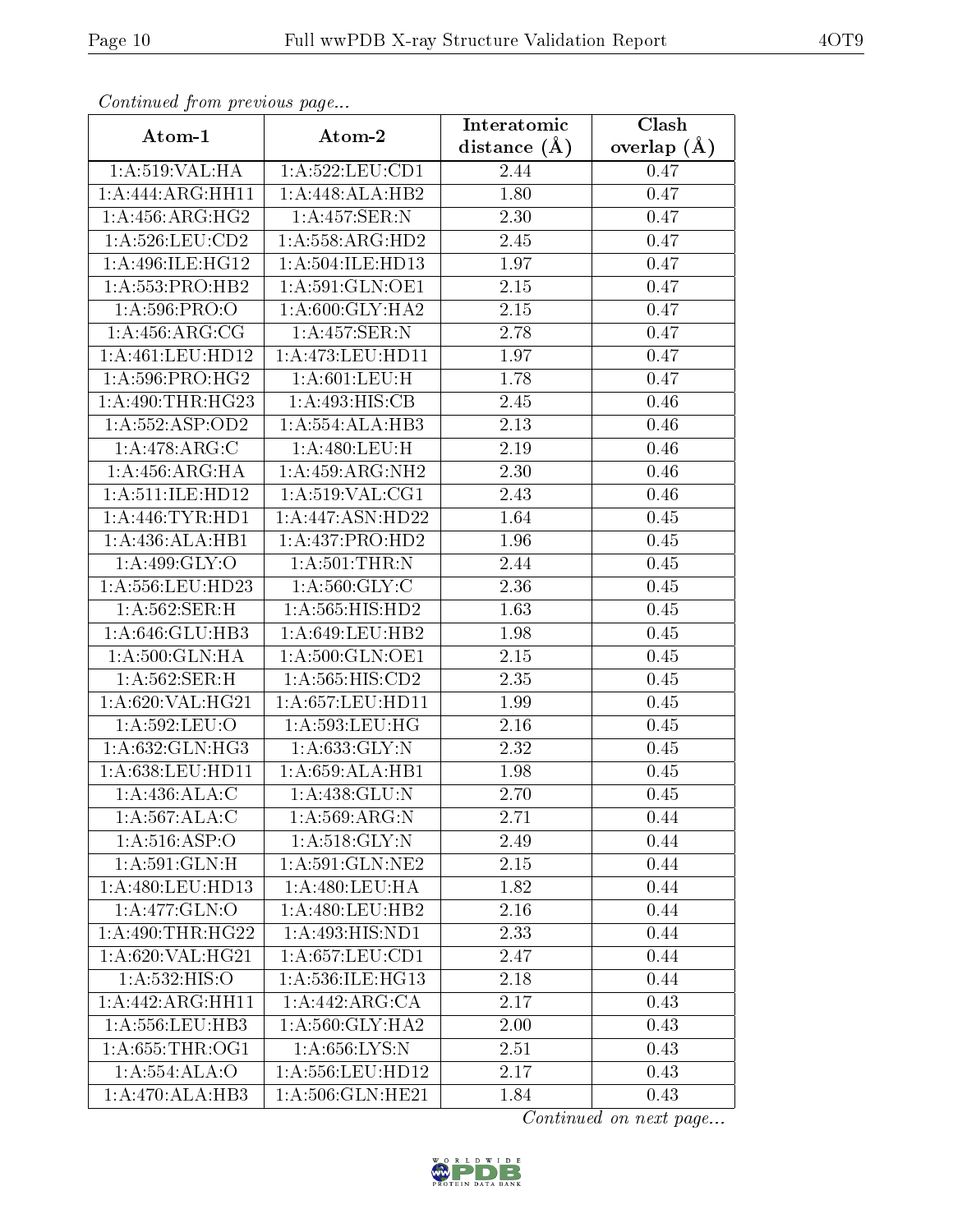| Commuca from previous page |                              | Interatomic       | Clash         |  |
|----------------------------|------------------------------|-------------------|---------------|--|
| Atom-1                     | Atom-2                       | distance $(\AA)$  | overlap $(A)$ |  |
| 1:A:485:ASP:OD2            | 1: A:488: GLY:N              | 2.51              | 0.43          |  |
| 1:A:575:PRO:HB3            | 1: A:615: CYS:SG             | 2.59              | 0.43          |  |
| 1: A:741:LYS:CE            | 1:A:745:LEU:HD11             | 2.49              | 0.43          |  |
| 1: A:441: GLN: HG3         | 1:A:445:GLU:OE2              | 2.18              | 0.43          |  |
| 1: A:490:THR:CG2           | $1:A:493:HIS:\overline{ND1}$ | 2.82              | 0.43          |  |
| 1:A:539:GLN:HE21           | 1:A:539:GLN:HB3              | 1.59              | 0.43          |  |
| 1:A:609:ARG:HG3            | 1:A:609:ARG:HH21             | 1.84              | 0.43          |  |
| 1: A:631:ARG:HG3           | 1: A:631: ARG: NH2           | 2.34              | 0.43          |  |
| 1:A:674:LEU:H              | 1: A:674:LEU:CD1             | 2.24              | 0.43          |  |
| 1:A:588:ALA:O              | 1: A:591: GLN: NE2           | 2.51              | 0.42          |  |
| 1:A:739:SER:HB3            | 1:A:742:VAL:HG23             | 2.01              | 0.42          |  |
| 1: A:511: ILE: HG21        | 1: A:520: VAL:HG13           | 2.01              | 0.42          |  |
| 1: A:670:THR:H             | 1:A:673:HIS:CD2              | 2.28              | 0.42          |  |
| 1: A:481:LEU:O             | 1:A:491:PRO:HD2              | 2.20              | 0.42          |  |
| 1:A:508:VAL:CG1            | 1:A:549:VAL:HG21             | 2.50              | 0.42          |  |
| 1: A:698: ASN:CG           | 1:A:699:GLU:H                | 2.22              | 0.42          |  |
| 1: A:516: ASP:O            | 1: A:519: VAL: HG12          | 2.18              | 0.42          |  |
| 1: A:602:TYR:H             | 1: A:602:TYR:HD1             | 1.66              | 0.42          |  |
| 1: A: 737: THR: HG21       | 1:A:742:VAL:HB               | 2.01              | 0.42          |  |
| 1: A:591: GLN: C           | 1:A:593:LEU:H                | 2.24              | 0.41          |  |
| 1:A:669:ASN:OD1            | 1:A:698:ASN:HB3              | 2.20              | 0.41          |  |
| 1: A:493: HIS:O            | 1:A:497:ILE:HG12             | 2.21              | 0.41          |  |
| 1:A:459:ARG:HH11           | 1: A:459: ARG:HG3            | 1.84              | 0.41          |  |
| 1: A: 555: LEU: HD13       | 1: A: 555: LEU: HA           | 1.85              | 0.41          |  |
| 1: A:737:THR:CG2           | 1:A:742:VAL:HB               | 2.50              | 0.41          |  |
| 1:A:474:LEU:HD13           | 1: A:474:LEU:O               | $\overline{2}.20$ | 0.41          |  |
| 1:A:589:VAL:HG22           | 1: A:590: PRO:HD3            | 2.03              | 0.41          |  |
| 1:A:453:LEU:O              | 1:A:456:ARG:HG2              | $2.19\,$          | 0.41          |  |
| 1: A:586: ALA: N           | 1: A:587: PRO:HD2            | 2.36              | 0.41          |  |
| 1: A:596: PRO:CG           | 1: A:601:LEU. H              | 2.33              | 0.41          |  |
| 1: A:529:THR:OG1           | 1:A:530:PRO:HD2              | 2.21              | 0.41          |  |
| 1:A:664:ARG:NH2            | 1:A:696:ALA:HA               | 2.35              | 0.41          |  |
| 1: A: 456: ARG: NH2        | $1:A:479:HI\overline{S:HD2}$ | 2.04              | 0.41          |  |
| 1: A: 550: GLY: O          | 1:A:551:ALA:HB3              | 2.21              | 0.40          |  |
| 1: A:680: TYR: HB3         | 1: A:683:LEU:HB3             | 2.03              | 0.40          |  |
| 1:A:452:GLY:O              | 1:A:456:ARG:N                | 2.54              | 0.40          |  |
| 1: A:526:LEU:HD22          | 1: A: 558: ARG:CD            | 2.51              | 0.40          |  |
| 1: A:665:THR:H             | 1: A:669: ASN:H              | 1.68              | 0.40          |  |
| 1: A:529:THR:HG22          | 1:A:532:HIS:CE1              | 2.56              | 0.40          |  |
| 1:A:638:LEU:HD12           | 1:A:638:LEU:N                | 2.28              | 0.40          |  |

All (1) symmetry-related close contacts are listed below. The label for Atom-2 includes the sym-

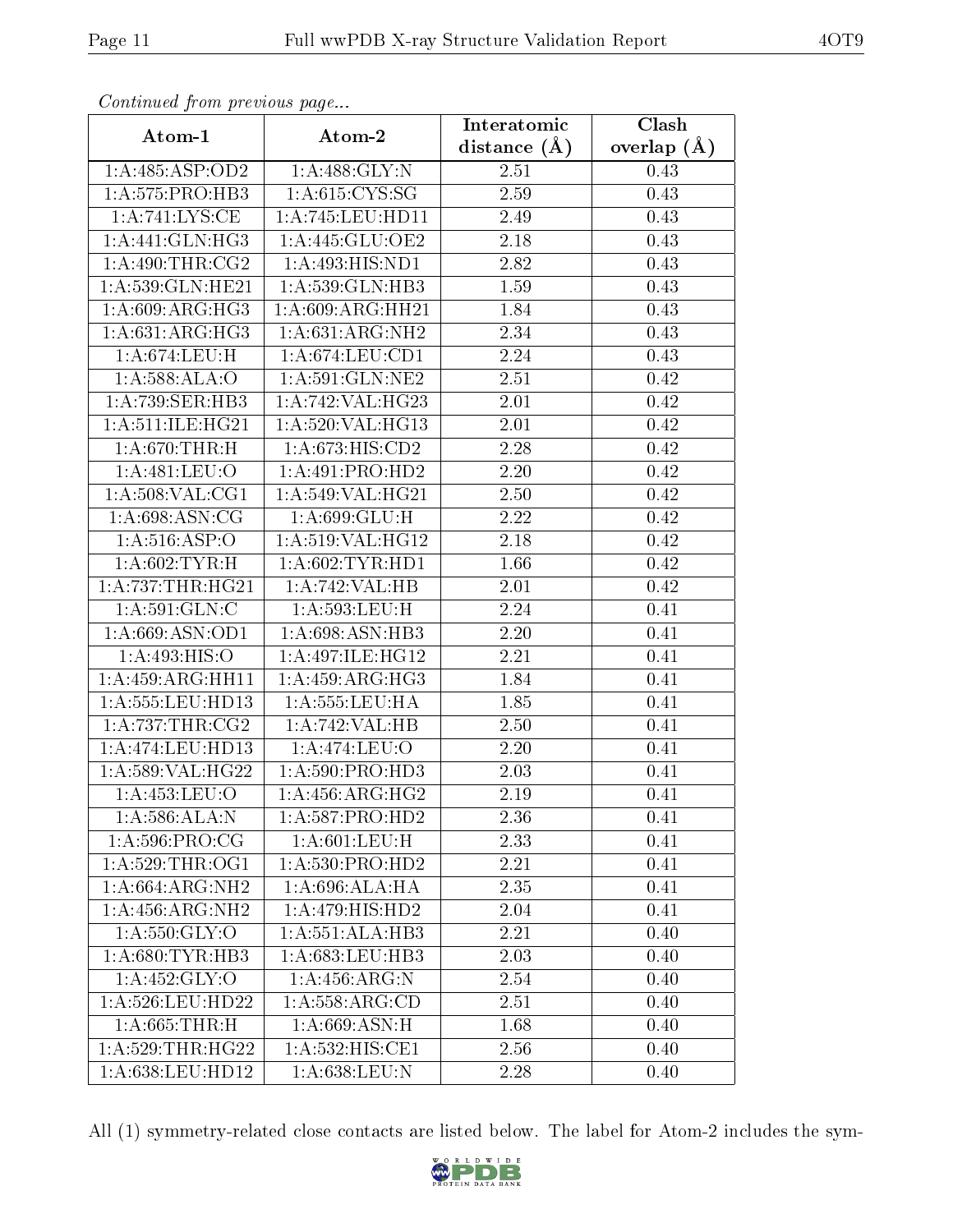metry operator and encoded unit-cell translations to be applied.

| Atom-1 | Atom-2                                            | Interatomic<br>distance $(A)$ | Clash<br>overlap $(A)$ |
|--------|---------------------------------------------------|-------------------------------|------------------------|
|        | $1:A:447:ASN:ND2 \mid 1:A:447:ASN:ND2[10]$<br>665 |                               | $\rm 0.39$             |

## 5.3 Torsion angles (i)

#### 5.3.1 Protein backbone (i)

In the following table, the Percentiles column shows the percent Ramachandran outliers of the chain as a percentile score with respect to all X-ray entries followed by that with respect to entries of similar resolution.

The Analysed column shows the number of residues for which the backbone conformation was analysed, and the total number of residues.

| $\mid$ Mol $\mid$ Chain $\mid$ | Analysed                                             |  | Favoured   Allowed   Outliers   Percentiles |
|--------------------------------|------------------------------------------------------|--|---------------------------------------------|
|                                | $294/359$ (82\%)   225 (76\%)   48 (16\%)   21 (7\%) |  | $\boxed{1}$ $\boxed{8}$                     |

All (21) Ramachandran outliers are listed below:

| Mol            | Chain                     | Res | Type                      |
|----------------|---------------------------|-----|---------------------------|
| $\mathbf{1}$   | $\overline{\rm A}$        | 568 | <b>LEU</b>                |
| $\mathbf{1}$   | $\overline{A}$            | 517 | <b>LEU</b>                |
| $\mathbf{1}$   | $\overline{A}$            | 584 | <b>SER</b>                |
| $\mathbf{1}$   | $\overline{A}$            | 598 | PHE                       |
| $\overline{1}$ | $\overline{A}$            | 632 | $\overline{\text{GLN}}$   |
| $\overline{1}$ | $\overline{A}$            | 736 | <b>LEU</b>                |
| $\mathbf{1}$   | $\overline{A}$            | 479 | <b>HIS</b>                |
| $\mathbf{1}$   | $\overline{A}$            | 643 | $\overline{\text{GLU}}$   |
| $\overline{1}$ | $\overline{A}$            | 681 | PRO                       |
| $\mathbf{1}$   | $\overline{A}$            | 753 | <b>THR</b>                |
| $\overline{1}$ | $\overline{A}$            | 437 | PRO                       |
| $\overline{1}$ | $\overline{A}$            | 500 | $\overline{\text{GLN}}$   |
| $\mathbf{1}$   | $\overline{A}$            | 570 | $\overline{\rm ALA}$      |
| $\mathbf{1}$   | $\overline{A}$            | 754 | <b>MET</b>                |
| $\mathbf{1}$   | $\overline{A}$            | 551 | $\overline{\rm ALA}$      |
| $\mathbf{1}$   | $\overline{A}$            | 593 | <b>LEU</b>                |
| $\overline{1}$ | $\overline{A}$            | 599 | $\overline{\mathrm{GLU}}$ |
| $\mathbf{1}$   | $\overline{A}$            | 728 | PHE                       |
| $\overline{1}$ | $\overline{A}$            | 644 | MET                       |
| $\mathbf{1}$   | $\overline{A}$            | 698 | <b>ASN</b>                |
| $\overline{1}$ | $\overline{\overline{A}}$ | 602 | <b>TYR</b>                |

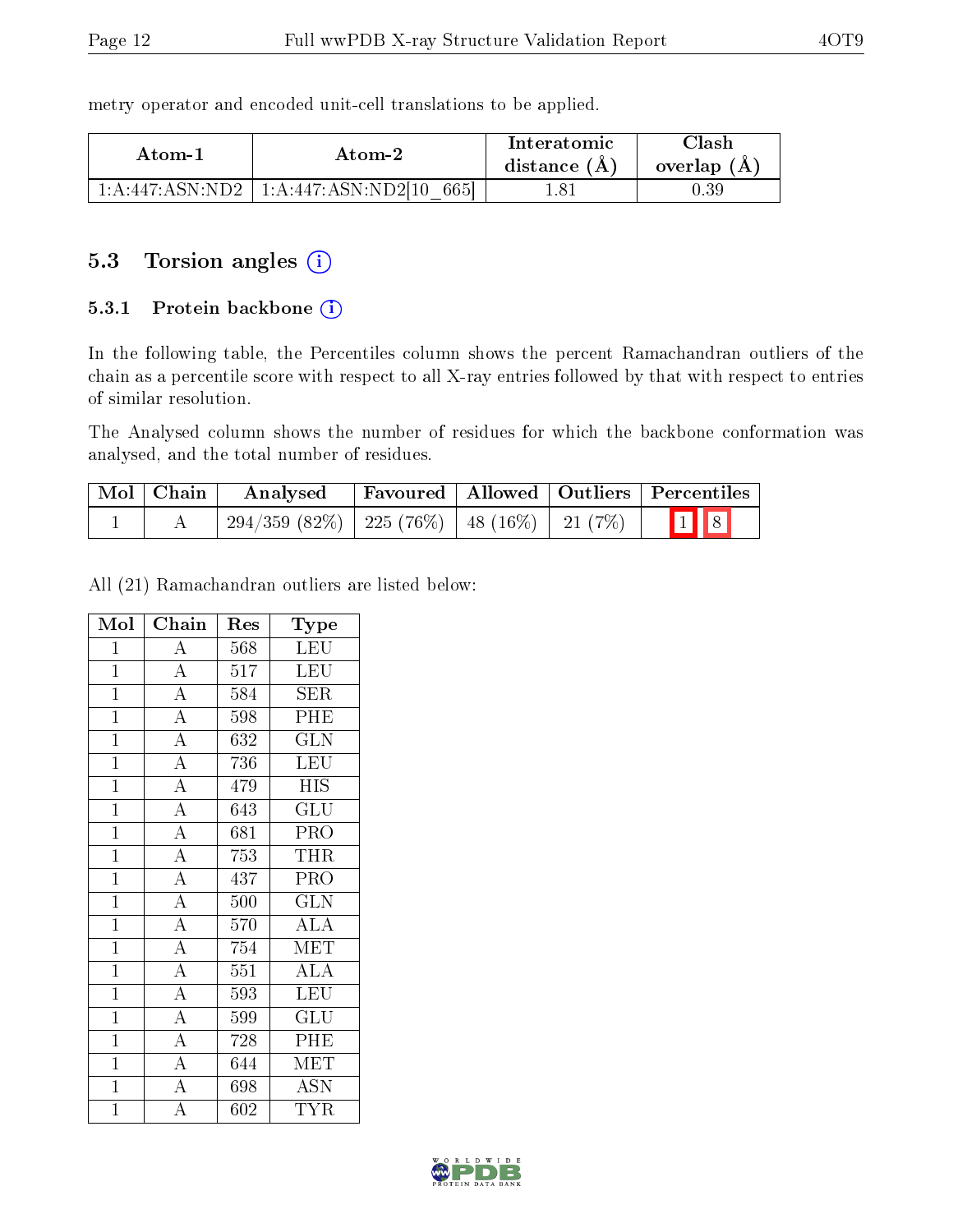#### 5.3.2 Protein sidechains (i)

In the following table, the Percentiles column shows the percent sidechain outliers of the chain as a percentile score with respect to all X-ray entries followed by that with respect to entries of similar resolution.

The Analysed column shows the number of residues for which the sidechain conformation was analysed, and the total number of residues.

| Mol   Chain | Rotameric   Outliers   Percentiles<br>Analysed |  |  |                                |
|-------------|------------------------------------------------|--|--|--------------------------------|
|             | $224/288$ (78\%)   194 (87\%)   30 (13\%)      |  |  | $\vert 4 \vert \vert 16 \vert$ |

All (30) residues with a non-rotameric sidechain are listed below:

| Mol            | Chain                               | Res              | Type                      |
|----------------|-------------------------------------|------------------|---------------------------|
| $\overline{1}$ | $\overline{A}$                      | 440              | LEU                       |
| $\overline{1}$ | $\overline{A}$                      | 442              | $\overline{\rm{ARG}}$     |
| $\overline{1}$ | $\overline{A}$                      | 444              | $\overline{\rm ARG}$      |
| $\mathbf{1}$   |                                     | 447              | $\overline{\mathrm{ASN}}$ |
| $\mathbf{1}$   | $\frac{\overline{A}}{A}$            | 449              | $\overline{\rm{ARG}}$     |
| $\mathbf{1}$   | $\frac{\overline{A}}{\overline{A}}$ | 450              | LEU                       |
| $\overline{1}$ |                                     | 461              | LEU                       |
| $\overline{1}$ |                                     | 480              | LEU                       |
| $\mathbf{1}$   |                                     | 481              | LEU                       |
| $\overline{1}$ | $\frac{\overline{A}}{A}$            | 482              | <b>THR</b>                |
| $\mathbf{1}$   | $\frac{\overline{A}}{\overline{A}}$ | 484              | $\overline{\text{GLN}}$   |
| $\mathbf{1}$   |                                     | 490              | <b>THR</b>                |
| $\mathbf 1$    |                                     | 493              | $\overline{HIS}$          |
| $\mathbf{1}$   | $\frac{\overline{A}}{\overline{A}}$ | 529              | THR                       |
| $\mathbf{1}$   |                                     | 552              | $\overline{\text{ASP}}$   |
| $\overline{1}$ | $\overline{A}$                      | 582              | LEU                       |
| $\mathbf{1}$   |                                     | 589              | <b>VAL</b>                |
| $\overline{1}$ | $\frac{\overline{A}}{\overline{A}}$ | 591              | $\overline{\text{GLN}}$   |
| $\overline{1}$ | $\frac{\overline{A}}{A}$            | 595              | $\rm \overline{MET}$      |
| $\mathbf 1$    |                                     | 599              | $\overline{\text{GLU}}$   |
| $\mathbf{1}$   |                                     | $\overline{614}$ | $\overline{\text{GLU}}$   |
| $\overline{1}$ | $\frac{\overline{A}}{\overline{A}}$ | 616              | LEU                       |
| $\mathbf{1}$   | $\overline{A}$                      | 629              | <b>THR</b>                |
| $\mathbf{1}$   | $\overline{A}$                      | 630              | $\overline{\text{GLU}}$   |
| $\mathbf{1}$   | $\overline{A}$                      | 645              | $\overline{\text{GLU}}$   |
| $\overline{1}$ | $\overline{A}$                      | 657              | LEU                       |
| $\mathbf{1}$   | $\overline{A}$                      | 658              | $\overline{\rm{ARG}}$     |
| $\mathbf{1}$   | $\overline{A}$                      | 694              | ILE                       |
| $\overline{1}$ | $\overline{\rm A}$                  | 735              | $\overline{\text{ASP}}$   |
| $\overline{1}$ | $\overline{\rm A}$                  | 736              | $\overline{\text{LEU}}$   |

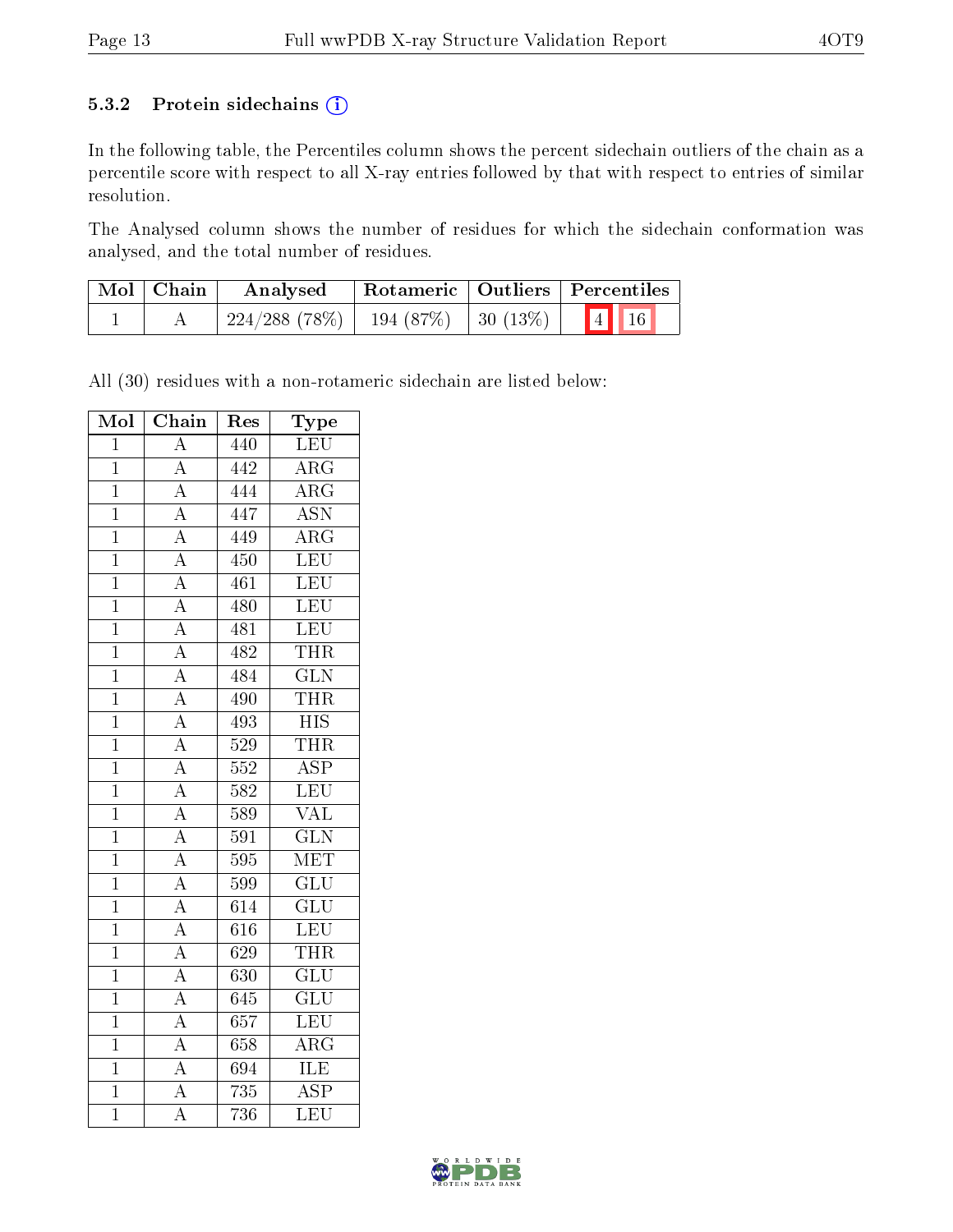Some sidechains can be flipped to improve hydrogen bonding and reduce clashes. All (13) such sidechains are listed below:

| Mol          | Chain | Res | $_{\rm Type}$ |
|--------------|-------|-----|---------------|
| 1            | А     | 447 | <b>ASN</b>    |
| $\mathbf{1}$ | А     | 455 | <b>GLN</b>    |
| 1            | А     | 479 | HIS           |
| 1            | А     | 484 | <b>GLN</b>    |
| 1            | А     | 521 | <b>ASN</b>    |
| 1            | А     | 525 | HIS           |
| 1            | А     | 539 | <b>GLN</b>    |
| 1            | А     | 565 | HIS           |
| $\mathbf{1}$ | А     | 583 | <b>GLN</b>    |
| 1            | A     | 591 | <b>GLN</b>    |
| 1            | А     | 605 | HIS           |
| 1            | А     | 662 | <b>ASN</b>    |
| 1            | А     | 673 | HIS           |

#### 5.3.3 RNA $(i)$

There are no RNA molecules in this entry.

#### 5.4 Non-standard residues in protein, DNA, RNA chains (i)

There are no non-standard protein/DNA/RNA residues in this entry.

#### 5.5 Carbohydrates  $(i)$

There are no carbohydrates in this entry.

### 5.6 Ligand geometry  $(i)$

2 ligands are modelled in this entry.

In the following table, the Counts columns list the number of bonds (or angles) for which Mogul statistics could be retrieved, the number of bonds (or angles) that are observed in the model and the number of bonds (or angles) that are defined in the Chemical Component Dictionary. The Link column lists molecule types, if any, to which the group is linked. The Z score for a bond length (or angle) is the number of standard deviations the observed value is removed from the expected value. A bond length (or angle) with  $|Z| > 2$  is considered an outlier worth inspection. RMSZ is the root-mean-square of all Z scores of the bond lengths (or angles).

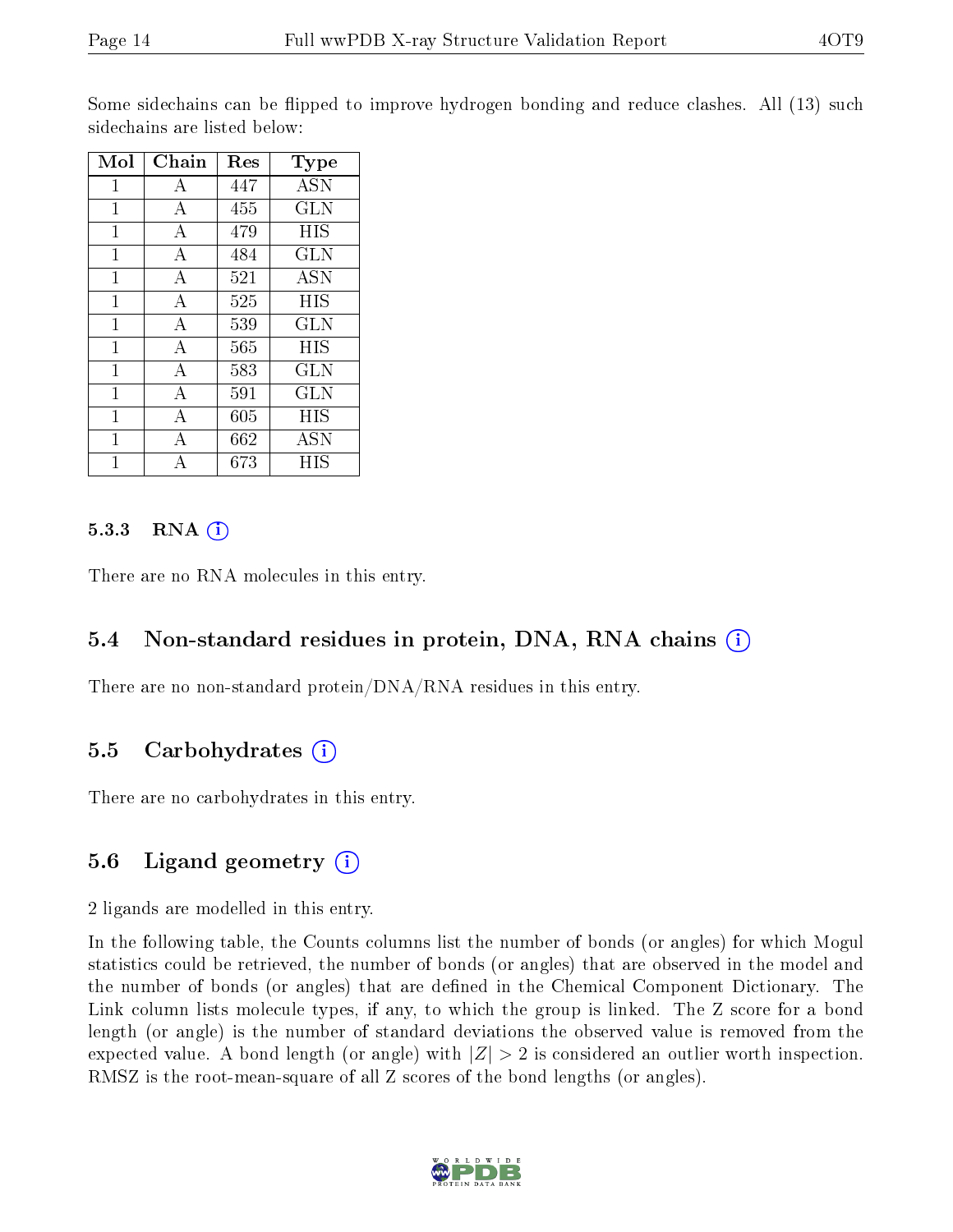| Mol |                   | Chain | Res | $\mathop{\rm Link}\nolimits$ |          | Bond lengths |             |        | Bond angles |     |
|-----|-------------------|-------|-----|------------------------------|----------|--------------|-------------|--------|-------------|-----|
|     | Type <sup>1</sup> |       |     |                              | Jounts : | RMSZ         | # $ Z  > 2$ | Counts | RMSZ        | # Z |
|     | SO4               |       | 802 | $\overline{\phantom{a}}$     | 4.4.4    | 0.32         |             | 6.6.6  | 0.15        |     |
|     | SO4               |       | 801 | $\sim$                       | 4.4.4    | 0.28         |             | 6.6.6  | 0.08        |     |

There are no bond length outliers.

There are no bond angle outliers.

There are no chirality outliers.

There are no torsion outliers.

There are no ring outliers.

No monomer is involved in short contacts.

### 5.7 [O](https://www.wwpdb.org/validation/2017/XrayValidationReportHelp#nonstandard_residues_and_ligands)ther polymers (i)

There are no such residues in this entry.

### 5.8 Polymer linkage issues (i)

There are no chain breaks in this entry.

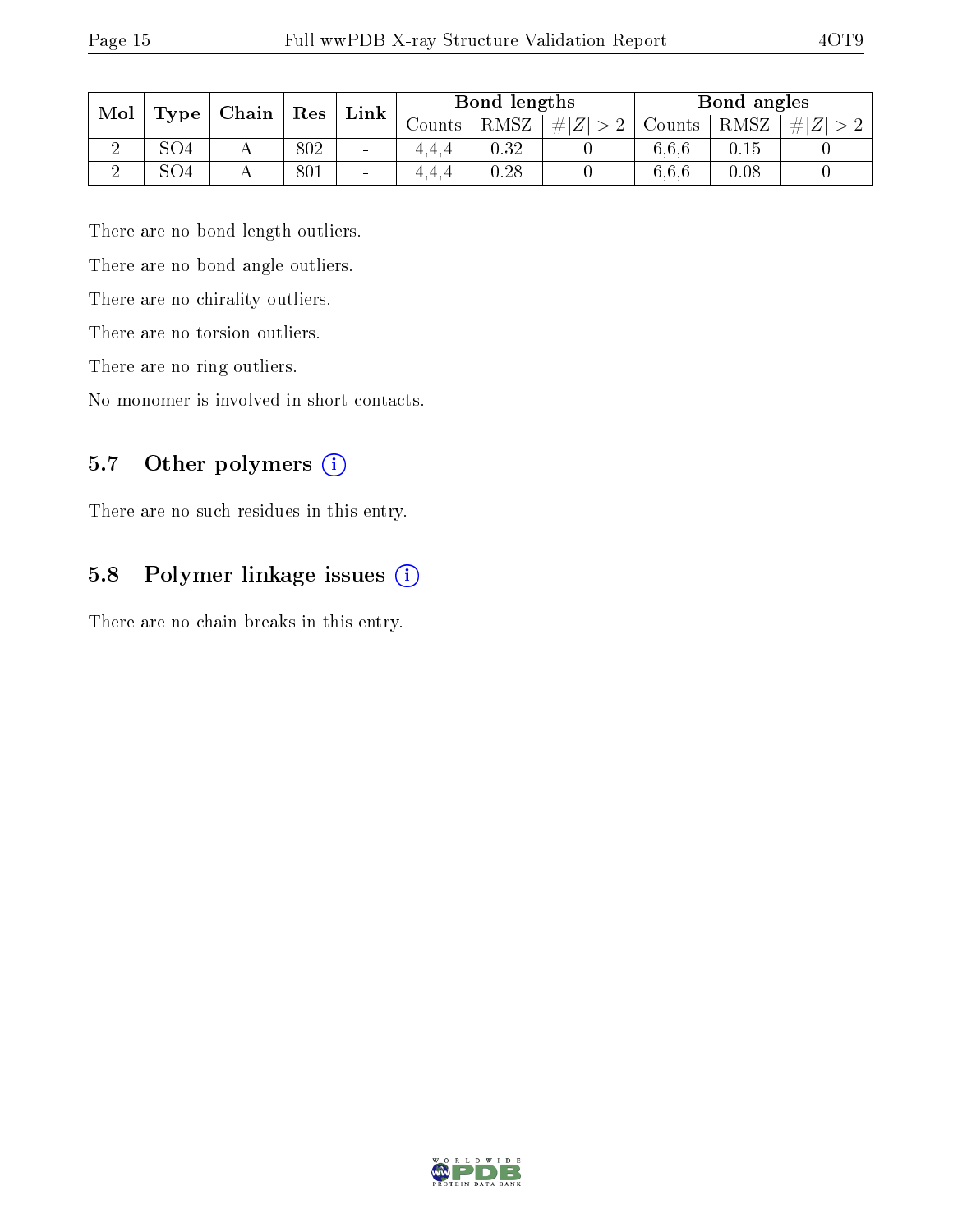## 6 Fit of model and data  $\left( \cdot \right)$

## 6.1 Protein, DNA and RNA chains (i)

In the following table, the column labelled  $#RSRZ>2'$  contains the number (and percentage) of RSRZ outliers, followed by percent RSRZ outliers for the chain as percentile scores relative to all X-ray entries and entries of similar resolution. The OWAB column contains the minimum, median,  $95<sup>th</sup>$  percentile and maximum values of the occupancy-weighted average B-factor per residue. The column labelled  $Q< 0.9$  lists the number of (and percentage) of residues with an average occupancy less than 0.9.

| Mol   Chain | $\boldsymbol{\mathrm{Analysed}}$ | $ \langle \mathrm{RSRZ}\rangle $ | $\rm \#RSRZ{>}2$ | $\rm{OWAB}(\AA^2)$ $\vert$ Q<0.9 $\vert$ |  |
|-------------|----------------------------------|----------------------------------|------------------|------------------------------------------|--|
|             | 298/359(83%)                     | 0.19                             |                  |                                          |  |

All (9) RSRZ outliers are listed below:

| Mol | Chain | $\operatorname{Res}% \left( \mathcal{N}\right) \equiv\operatorname{Res}(\mathcal{N}_{0},\mathcal{N}_{0})$ | <b>Type</b> | <b>RSRZ</b> |
|-----|-------|-----------------------------------------------------------------------------------------------------------|-------------|-------------|
| 1   | А     | 756                                                                                                       | PRO         | 9.3         |
| 1   | A     | 571                                                                                                       | <b>GLY</b>  | 7.9         |
| 1   | A     | 726                                                                                                       | <b>SER</b>  | 7.2         |
| 1   | А     | 727                                                                                                       | SER         | 5.3         |
| 1   | A     | 572                                                                                                       | ALA         | 3.8         |
| 1   | А     | 753                                                                                                       | THR         | 3.0         |
| 1   | А     | 518                                                                                                       | <b>GLY</b>  | 2.6         |
| 1   | А     | 599                                                                                                       | GLU         | 2.5         |
|     |       | 755                                                                                                       | GLU         | 2.3         |

### 6.2 Non-standard residues in protein, DNA, RNA chains  $(i)$

There are no non-standard protein/DNA/RNA residues in this entry.

#### 6.3 Carbohydrates (i)

There are no carbohydrates in this entry.

### 6.4 Ligands  $(i)$

In the following table, the Atoms column lists the number of modelled atoms in the group and the number defined in the chemical component dictionary. The B-factors column lists the minimum, median,  $95<sup>th</sup>$  percentile and maximum values of B factors of atoms in the group. The column labelled  $Q< 0.9$  lists the number of atoms with occupancy less than 0.9.